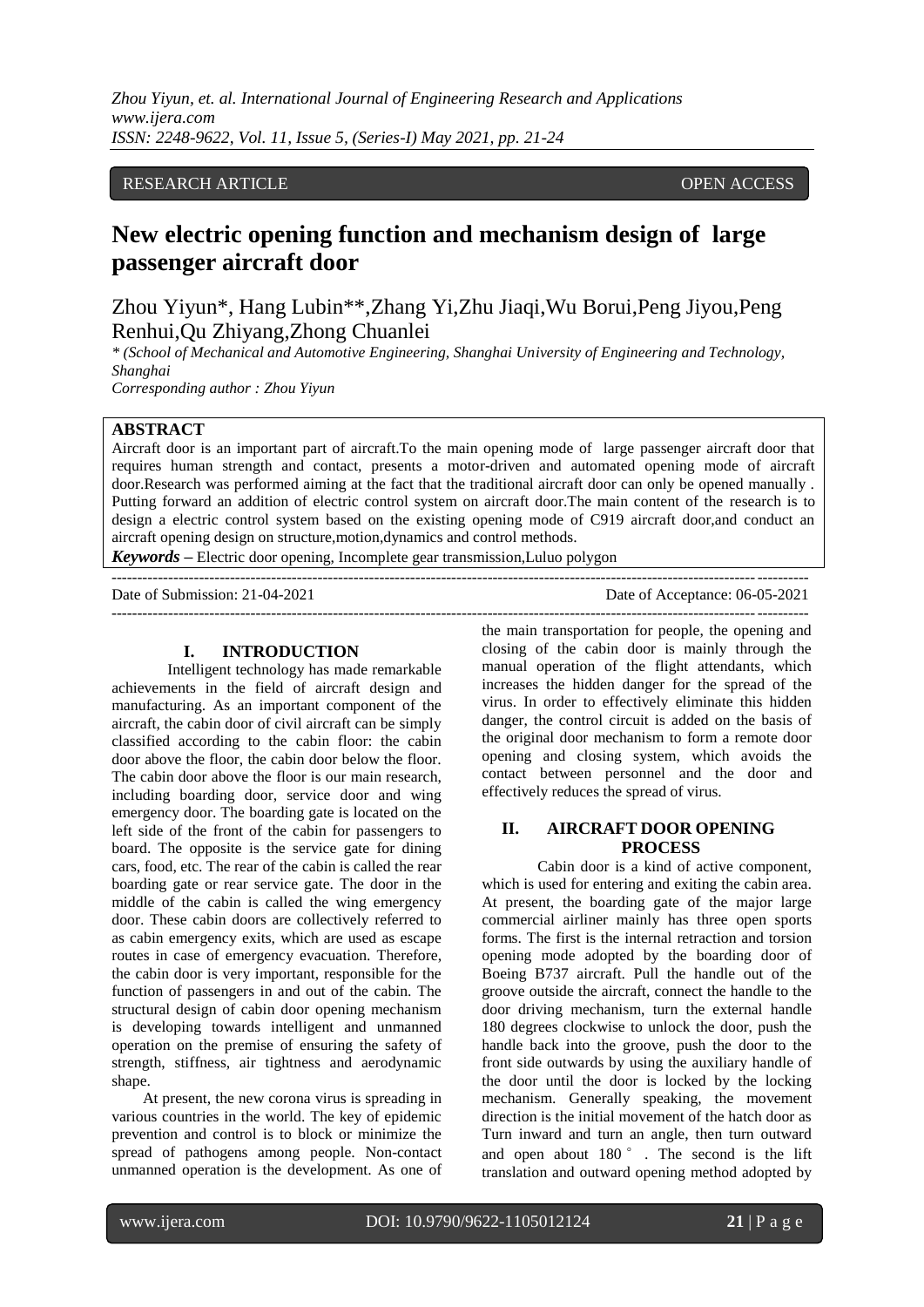the boarding gate of Airbus A320 aircraft, namely, the cabin door is initially moved upward and then opened in the forward direction. The third is the boarding door opening method adopted on Boeing B767 aircraft, which is rowed upward into the cabin ceiling to leave clear opening space. The above three types of hatch, due to the success of Boeing and Airbus commercial aircraft, have been proved to be excellent designs to meet the airworthiness and customer's two-way requirements during their service. The development of aviation industry promotes the improvement of airworthiness clauses, and at the same time, the revised airworthiness clauses and market demand also promote the innovation of aviation industry. The gate opening mode used by Boeing B737 and B767 has been reduced to a small number. At present, the lift translation open hatch, which is widely used in Airbus family aircraft, has been proved to be the most advanced and most market approved design.

The opening process of the passenger cabin door can be divided into three stages: one is the lifting unlocking stage, the other is pushing to the scheduled track stage, and the third is the translation stage.

The main content of this study is to design a set of aircraft door system which can realize electric unlocking based on the reference to the existing mature side open gate scheme, and optimize the design of the opening part of the aircraft hatch. A set of electric control opening mode is designed, which can use electric control switch without manpower, so that the staff can reduce the contact of aircraft handle when opening the hatch door and avoid cross infection. This design is to analyze the existing door mechanism system, and then to verify the feasibility of the scheme.



**process. (b) Door translation process.**

The cabin door body is an arc-shaped plate structure, and the upper and lower parts are folding plates, which can be folded inward. The cabin door body is connected with the fuselage through a mechanism installation box, two upper and lower hinges and two torsion pipes. The hinge of the door is very long, which is called hinge arm. The hinge arm is fixedly connected with two torsion pipes through bolts and splines, and plays the role of

supporting the cabin door in the non locking state. Two torsion pipes are used as the rotating shaft, one of which is installed in the cabin door, which is called the door torsion pipe. The cabin door body can rotate around this shaft and move upward. The other one is installed on the body structure, which is called the fuselage torsion tube. The hatch rotates around the axis of the fuselage torsion tube to open or close the whole hatch. The mechanism installation box is located in the middle of the hatch, which is an integral box type component, and the hatch is fixed on it by bolts. The mechanism mounting box is installed on the torsion tube of the door through two bearings, so that the door can rotate around the torsion tube.

# **III. DESIGN AND ANSLYSIS OF AIRCRAFT DOOR OPENING MECHANISM**



**Fig.2: Structure view. (a)Structural model diagram. (b)Concise machine draft.**

The mechanism is mainly composed of the following parts: Luluo triangle structure, Jack like lifting mechanism and gear transmission. The jack is used as the lifting mechanism of the cabin door, and the mechanism composed of Luluo triangle structure is used as the pushing and translation mechanism of the cabin door. The whole mechanism has three positions: locking position, pushing track position and full open position. *3.1 Lifting mechanism*



**1-screw rod. 2-connecting rod.3-platform.4-slider. Fig.3: Lifting mechanism. (a)The scissor jack. (b)Top view. (c)Front view.**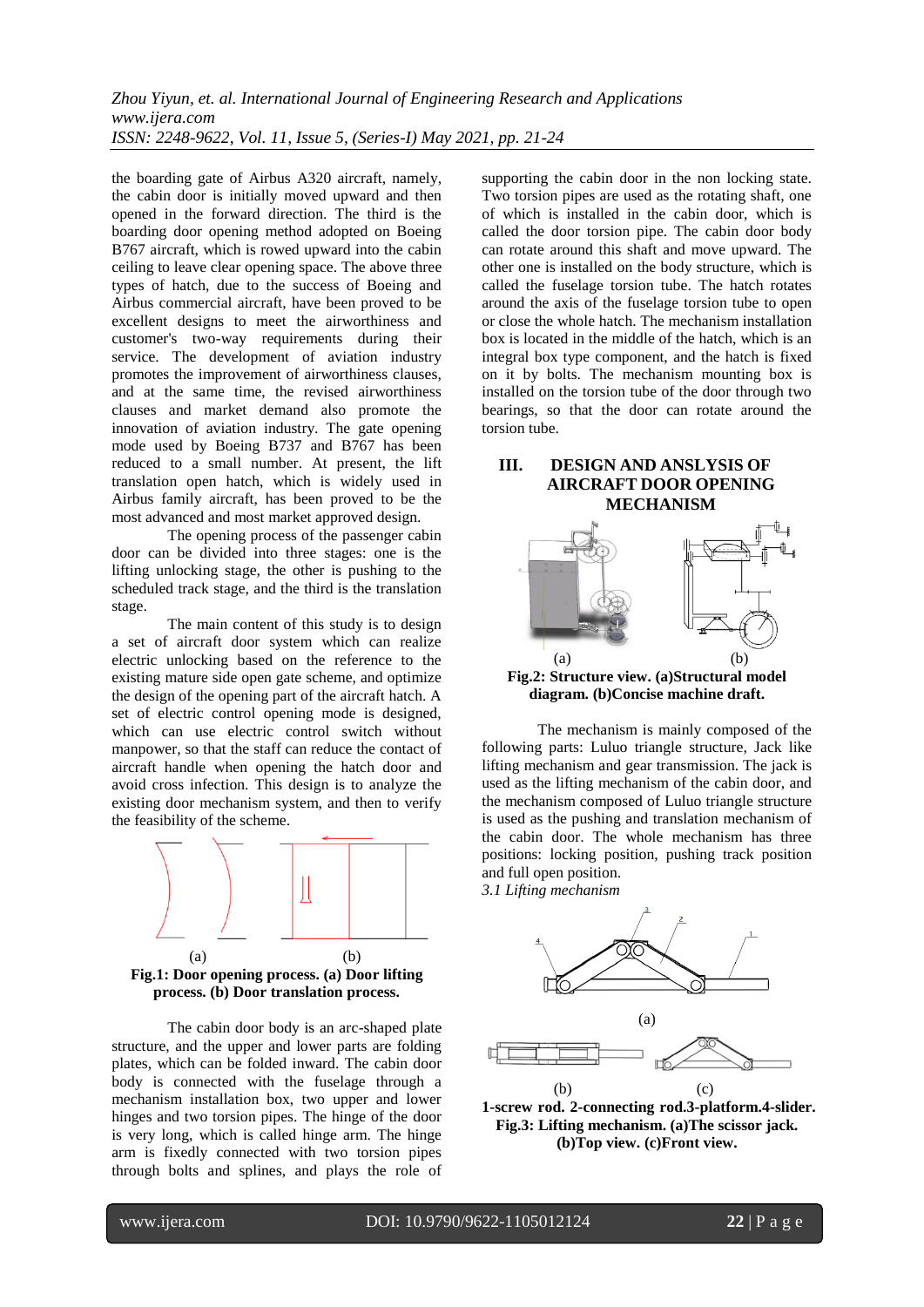The structure shown in Fig.3 (b) and Fig.3 (c) is the lifting mechanism of the cabin door. The rotation of the gear drives the rotation of the jack shaft to make the left and right slide blocks of the Jack move to the middle, so as to achieve the lifting effect of the jack. According to the lifting of the jack, the safety pin on the side of the cabin door moves out of the locking position following the opening track.

The principle of the jack used here is similar to that of the shear Jack. The shear jack is also called the support jack. It is composed of the upper support rod and the lower support rod made of metal plate, and its working principle is different. The cross section of the upper strut and the cross section of the lower strut at and near the tooth is a rectangle with an opening on one side, and the metal plates on both sides of the opening are bent inward. The teeth on the upper support rod and the lower support rod are made of metal plates bent on both sides of the opening, and the tooth width is greater than the metal plate thickness. It is composed of a base, a pair of lower support arms, a pair of upper support arms, saddle, plane bearing, nut, cradle, pin shaft and screw rod. The edges of a pair of upper support arms are turned inward into stiffeners, and their ends are gear meshed. The edges of a pair of lower support arms are turned outward into stiffeners, and their ends are gear meshed.

Scissors jack is based on the geometric principle of isosceles triangle two waist unchanged, shorten the bottom edge will enhance the high line. It adjusts the bottom edge of the upper and lower isosceles triangle through the screw rod and nut to raise and lower the height. Just like the tool ladder in daily life, the smaller the angle between the two arms of the ladder, the higher the ladder. Similarly, the larger the angle between the two arms of the ladder, the lower the ladder.

*3.2 Pushing and translation mechanism*



 $(b)$  (c) **1-square frame.2-Luluo triangle.3-quadrilateral connecting rod.4-fixed rod.5-quadrilateral connecting rod.6-quadrilateral connecting rod.7-fixed rod**

#### **Fig.4: Pushing and translation mechanism. (a)Luluo triangle structure. (b)Side view. (c)Top view.**

The pushing and translation mechanism is replaced by Luluo triangle structure, which respectively takes the vertex of the regular triangle as the center of the circle and its side length as the radius as the arc. The curved triangle composed of these three arcs is called Luluo triangle. The characteristic of the Luluo triangle is that it has the same width in any direction, that is, it can rotate freely between two parallel lines whose distance is equal to the radius of its arc, and it always keeps in contact with both lines. It is installed on the upper part of the cabin door to complete the pushing and translation action. Because when the Luluo triangle rotates in a square whose side length is its width, four-points contact with the four sides of the square at any time, and the position of the contact point is constantly changing. As shown in Fig.4 (b), fix an angle of Luluo triangle to make it rotate eccentrically around the fixed point.

As shown in Fig.4 (c), this is the trajectory of the door driven by the Luluo triangle. Luluo triangle is fixed for eccentric rotation, rotating a certain angle, and the upper right corner of the outer square frame of Luluo triangle is connected with the aircraft door. In Fig.4 (c) the trajectory is the movement of the cabin door connected by the outer frame driven by the Luluo triangle. This trajectory is just right to meet the needs of the door's launch and translation. *3.3 Gear transmission*